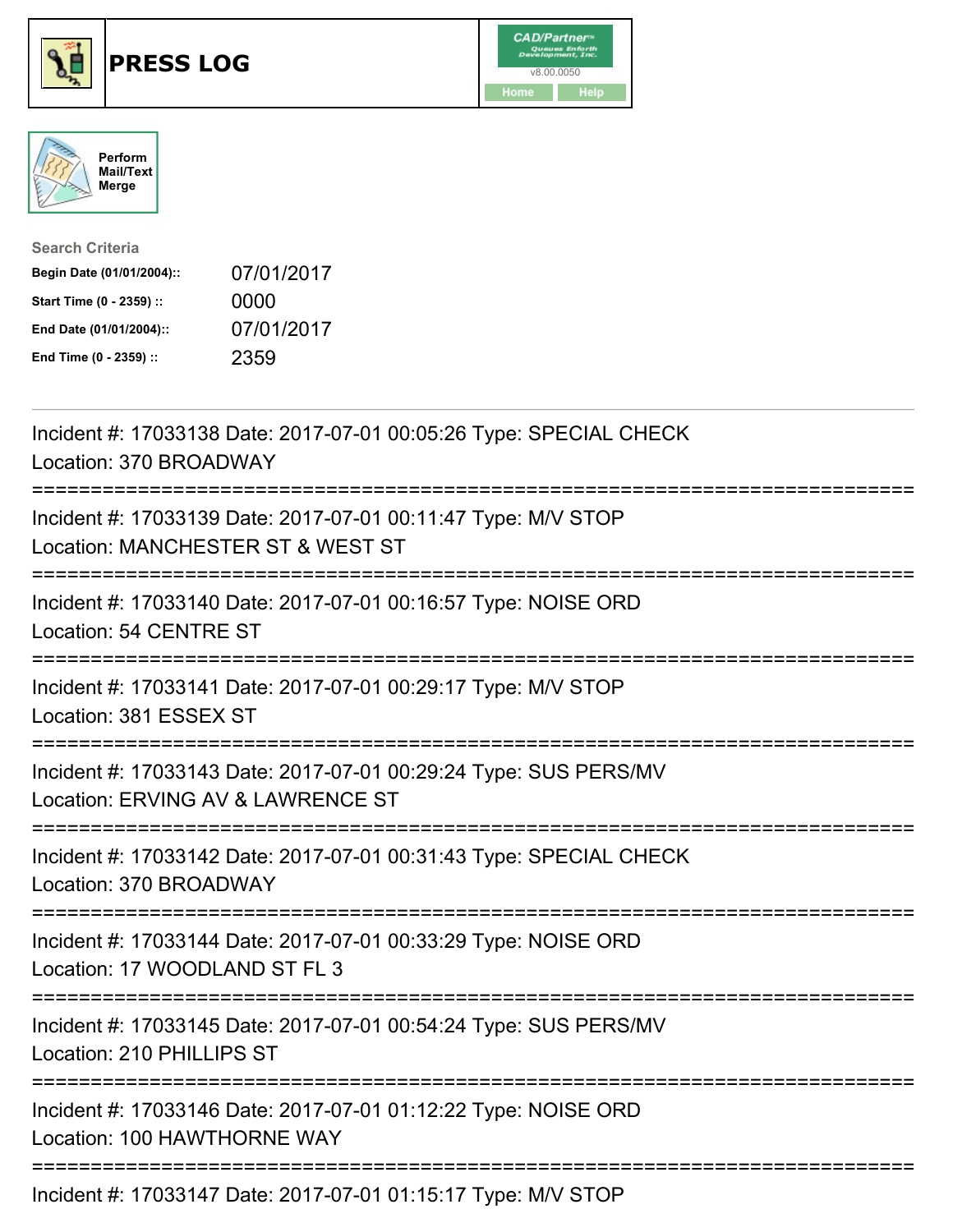| Location: BROADWAY & CONCORD ST                                                                                 |
|-----------------------------------------------------------------------------------------------------------------|
| Incident #: 17033148 Date: 2017-07-01 01:20:01 Type: DOMESTIC/PAST<br>Location: 56 TENNEY ST FL 2               |
| Incident #: 17033149 Date: 2017-07-01 01:32:07 Type: EXTRA SURVEIL<br>Location: 60 ALLEN ST                     |
| Incident #: 17033150 Date: 2017-07-01 01:35:49 Type: FIGHT<br>Location: 54 CENTRE ST                            |
| Incident #: 17033151 Date: 2017-07-01 01:46:13 Type: M/V STOP<br>Location: LAWRENCE ST & METHUEN ST             |
| Incident #: 17033152 Date: 2017-07-01 01:46:52 Type: M/V STOP<br>Location: HAMPSHIRE ST & LOWELL ST             |
| Incident #: 17033154 Date: 2017-07-01 01:49:54 Type: M/V STOP<br>Location: CHESTNUT ST & SHORT ST               |
| Incident #: 17033153 Date: 2017-07-01 01:50:14 Type: NOISE ORD<br>Location: 71 SPRINGFIELD ST FL 2              |
| Incident #: 17033155 Date: 2017-07-01 01:55:40 Type: EXTRA SURVEIL<br>Location: SAM'S FOOD STORE / 389 BROADWAY |
| Incident #: 17033156 Date: 2017-07-01 01:55:52 Type: M/V STOP<br>Location: ELM ST & UNION ST                    |
| Incident #: 17033157 Date: 2017-07-01 01:56:45 Type: M/V STOP<br>Location: CHESTNUT ST & SHORT ST               |
| Incident #: 17033158 Date: 2017-07-01 01:58:21 Type: EXTRA SURVEIL<br>Location: 360 BROADWAY                    |
| Incident #: 17033159 Date: 2017-07-01 02:00:11 Type: M/V STOP<br>Location: ESSEX ST & JACKSON ST                |
| Incident #: 17033160 Date: 2017-07-01 02:02:14 Type: M/V STOP<br>Location: BROOK ST & UNION ST                  |
| Incident #: 17033161 Date: 2017-07-01 02:04:01 Type: AUTO ACC/PED                                               |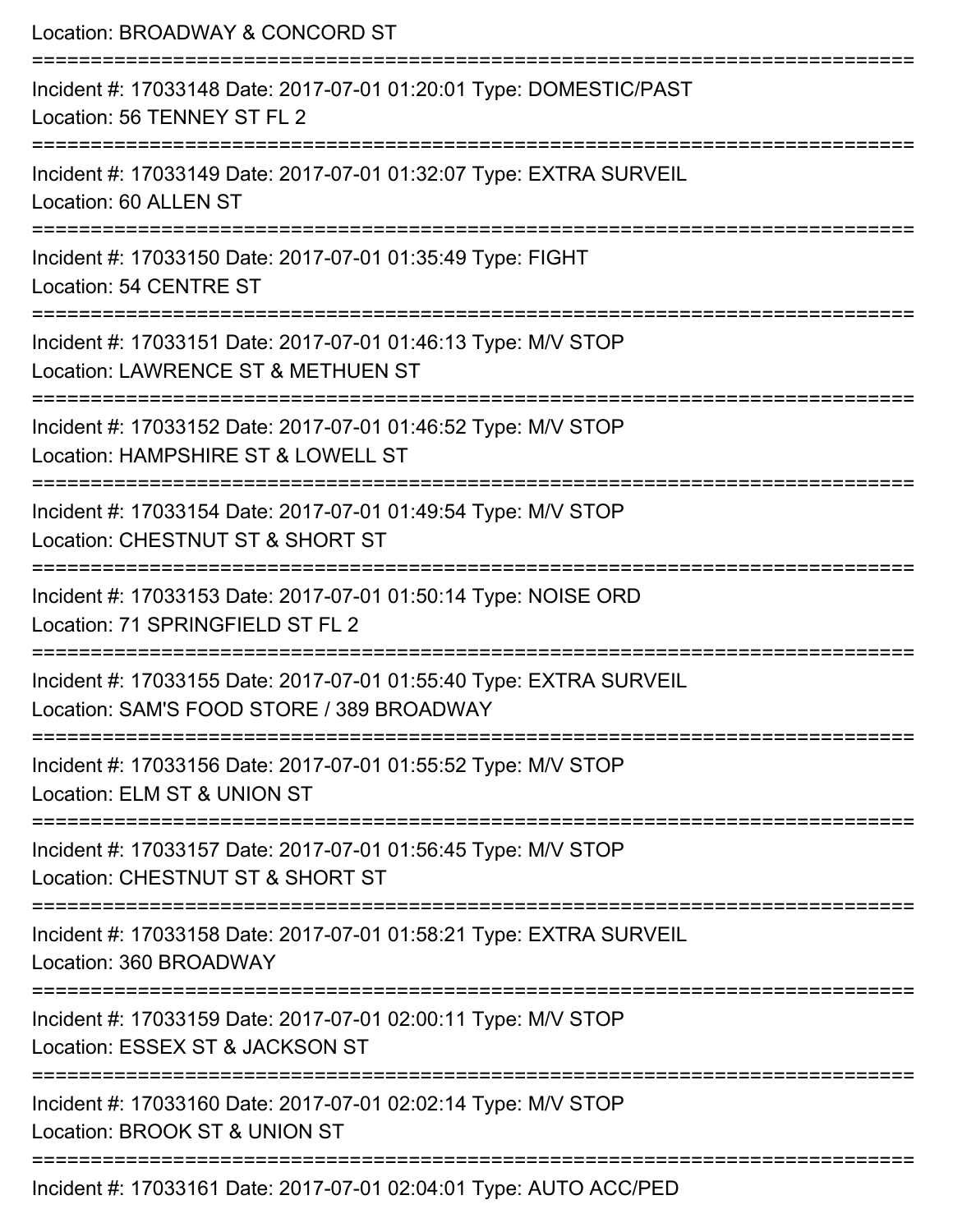| Incident #: 17033162 Date: 2017-07-01 02:22:01 Type: M/V STOP<br>Location: BROADWAY & ESSEX ST                  |
|-----------------------------------------------------------------------------------------------------------------|
| Incident #: 17033163 Date: 2017-07-01 02:23:10 Type: M/V STOP<br>Location: HAVERHILL ST & JACKSON ST            |
| Incident #: 17033164 Date: 2017-07-01 02:28:35 Type: M/V STOP<br>Location: LAWRENCE ST & MAPLE ST               |
| Incident #: 17033165 Date: 2017-07-01 02:29:47 Type: AMBULANCE ASSSI<br>Location: PARK / WEST                   |
| Incident #: 17033166 Date: 2017-07-01 02:35:05 Type: NOISE ORD<br>Location: 12 WILLOUGHBY ST FL 2               |
| Incident #: 17033167 Date: 2017-07-01 02:35:11 Type: EXTRA SURVEIL<br>Location: SAM'S FOOD STORE / 389 BROADWAY |
| Incident #: 17033168 Date: 2017-07-01 02:36:27 Type: M/V STOP<br>Location: BRADFORD ST & BROADWAY               |
| Incident #: 17033169 Date: 2017-07-01 02:39:15 Type: M/V STOP<br>Location: 296 BROADWAY                         |
| Incident #: 17033170 Date: 2017-07-01 02:42:32 Type: M/V STOP<br>Location: GRAFTON ST & WINTHROP AV             |
| Incident #: 17033171 Date: 2017-07-01 02:47:04 Type: M/V STOP<br>Location: TREMONT ST & WEST ST                 |
| Incident #: 17033172 Date: 2017-07-01 02:51:18 Type: NOISE ORD<br>Location: 71 SPRINGFIELD ST FL 2              |
| Incident #: 17033173 Date: 2017-07-01 03:05:13 Type: EXTRA SURVEIL<br>Location: 60 ALLEN ST                     |
| Incident #: 17033174 Date: 2017-07-01 03:08:55 Type: M/V STOP<br>Location: BROADWAY & ESSEX ST                  |
| Incident #: 17033175 Date: 2017-07-01 03:10:43 Type: M/V STOP                                                   |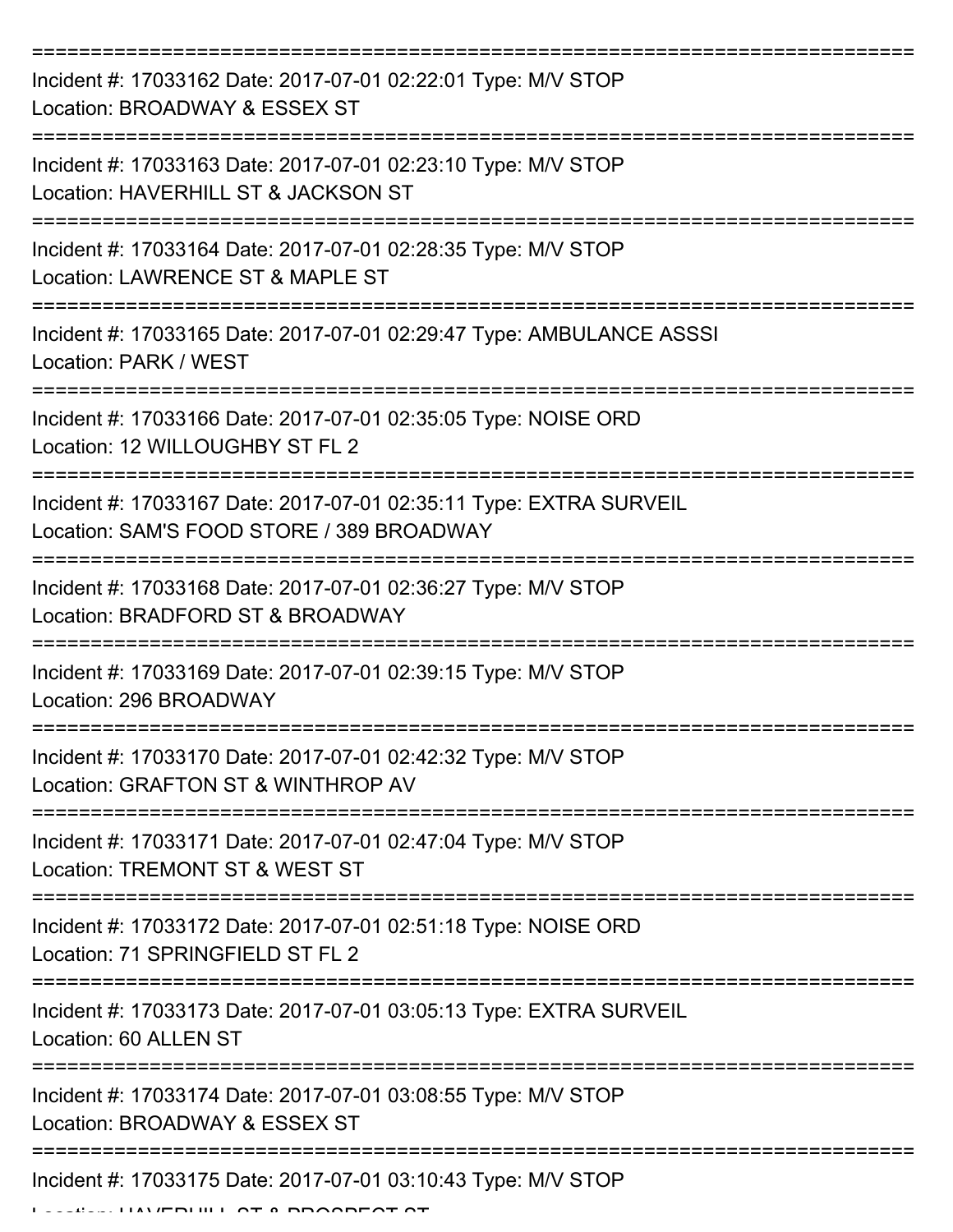| Incident #: 17033177 Date: 2017-07-01 03:18:02 Type: A&B PAST<br>Location: SAINTS MEMORIAL HOSPITAL-LOWELL / 1 HOSPITAL DR   |
|------------------------------------------------------------------------------------------------------------------------------|
| Incident #: 17033176 Date: 2017-07-01 03:18:19 Type: M/V STOP<br>Location: SAM'S FOOD STORE / 389 BROADWAY                   |
| Incident #: 17033178 Date: 2017-07-01 03:34:52 Type: M/V STOP<br>Location: AMESBURY ST & CANAL ST                            |
| Incident #: 17033179 Date: 2017-07-01 03:53:34 Type: MAL DAMG PROG<br>Location: BRIDGE / S UNION ST                          |
| Incident #: 17033181 Date: 2017-07-01 04:13:52 Type: NOISE ORD<br>Location: 149 WATER ST<br>-------------------------------- |
| Incident #: 17033180 Date: 2017-07-01 04:14:20 Type: NOISE ORD<br>Location: 163 SALEM ST FL 3 REAR                           |
| Incident #: 17033182 Date: 2017-07-01 04:16:08 Type: EXTRA SURVEIL<br>Location: LEONARD SCHOOL / 60 ALLEN ST                 |
| Incident #: 17033183 Date: 2017-07-01 04:22:04 Type: THREATS<br>Location: 329 HIGH ST FL 3                                   |
| Incident #: 17033184 Date: 2017-07-01 04:23:48 Type: M/V STOP<br>Location: TOW / 183 HAVERHILL ST                            |
| Incident #: 17033185 Date: 2017-07-01 05:26:37 Type: B&E/ATTEMPY<br>Location: 7 CHELMSFORD ST FL 1                           |
| Incident #: 17033186 Date: 2017-07-01 05:37:35 Type: SEX OFF. PAST<br>Location: HIGGINS STATE POOL / 180 CRAWFORD ST         |
| Incident #: 17033187 Date: 2017-07-01 05:40:21 Type: M/V STOP<br><b>Location: NEWTON</b>                                     |
| Incident #: 17033188 Date: 2017-07-01 05:44:18 Type: M/V STOP<br><b>Location: NEWTON</b>                                     |
| Incident #: 17033189 Date: 2017-07-01 05:52:18 Type: AUTO ACC/NO PI                                                          |

Location: 51 CEDAD CT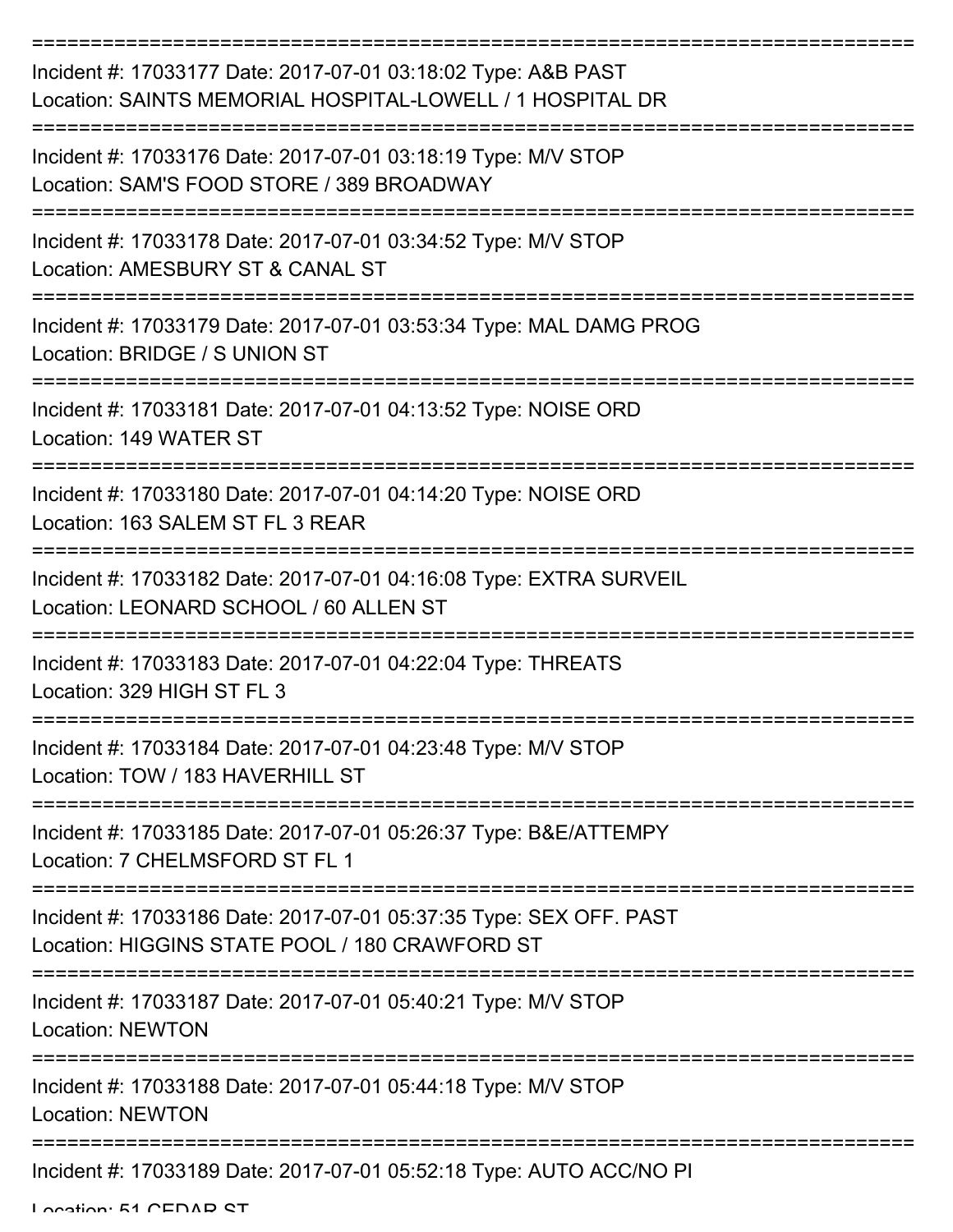| Incident #: 17033190 Date: 2017-07-01 06:00:04 Type: M/V STOP<br>Location: BURLINGTON ST & MT VERNON ST |
|---------------------------------------------------------------------------------------------------------|
| Incident #: 17033191 Date: 2017-07-01 06:17:53 Type: MEDIC SUPPORT<br>Location: 61 ABBOTT ST FL 1       |
| Incident #: 17033192 Date: 2017-07-01 06:37:08 Type: HARASSMENT<br>Location: 9 KINGSTON ST              |
| Incident #: 17033193 Date: 2017-07-01 06:47:43 Type: M/V STOP<br>Location: 31 MERRIMACK ST              |
| Incident #: 17033194 Date: 2017-07-01 07:00:02 Type: PARK & WALK<br>Location: 0 BROADWAY                |
| Incident #: 17033195 Date: 2017-07-01 07:14:22 Type: HARASSMENT<br>Location: 49 DRACUT ST               |
| Incident #: 17033196 Date: 2017-07-01 07:32:45 Type: 209A/SERVE<br>Location: 62 BOWDOIN ST              |
| Incident #: 17033197 Date: 2017-07-01 08:08:02 Type: DOMESTIC/PROG<br>Location: 107 OXFORD ST FL 3      |
| Incident #: 17033198 Date: 2017-07-01 08:35:05 Type: BUILDING CHK<br>Location: 262 E HAVERHILL ST #2    |
| Incident #: 17033199 Date: 2017-07-01 08:40:51 Type: SUS PERS/MV<br>Location: WENDELL ST & WEST ST      |
| Incident #: 17033200 Date: 2017-07-01 08:51:49 Type: KEEP PEACE<br>Location: 55 BOWDOIN ST              |
| Incident #: 17033201 Date: 2017-07-01 09:09:16 Type: ALARM/BURG<br>Location: 10 NORRIS ST               |
| Incident #: 17033202 Date: 2017-07-01 09:11:14 Type: MV/BLOCKING<br>Location: 80 WALNUT ST              |
| Incident #: 17033203 Date: 2017-07-01 09:21:43 Type: INVESTIGATION<br>Location: PARKER ST & SALEM ST    |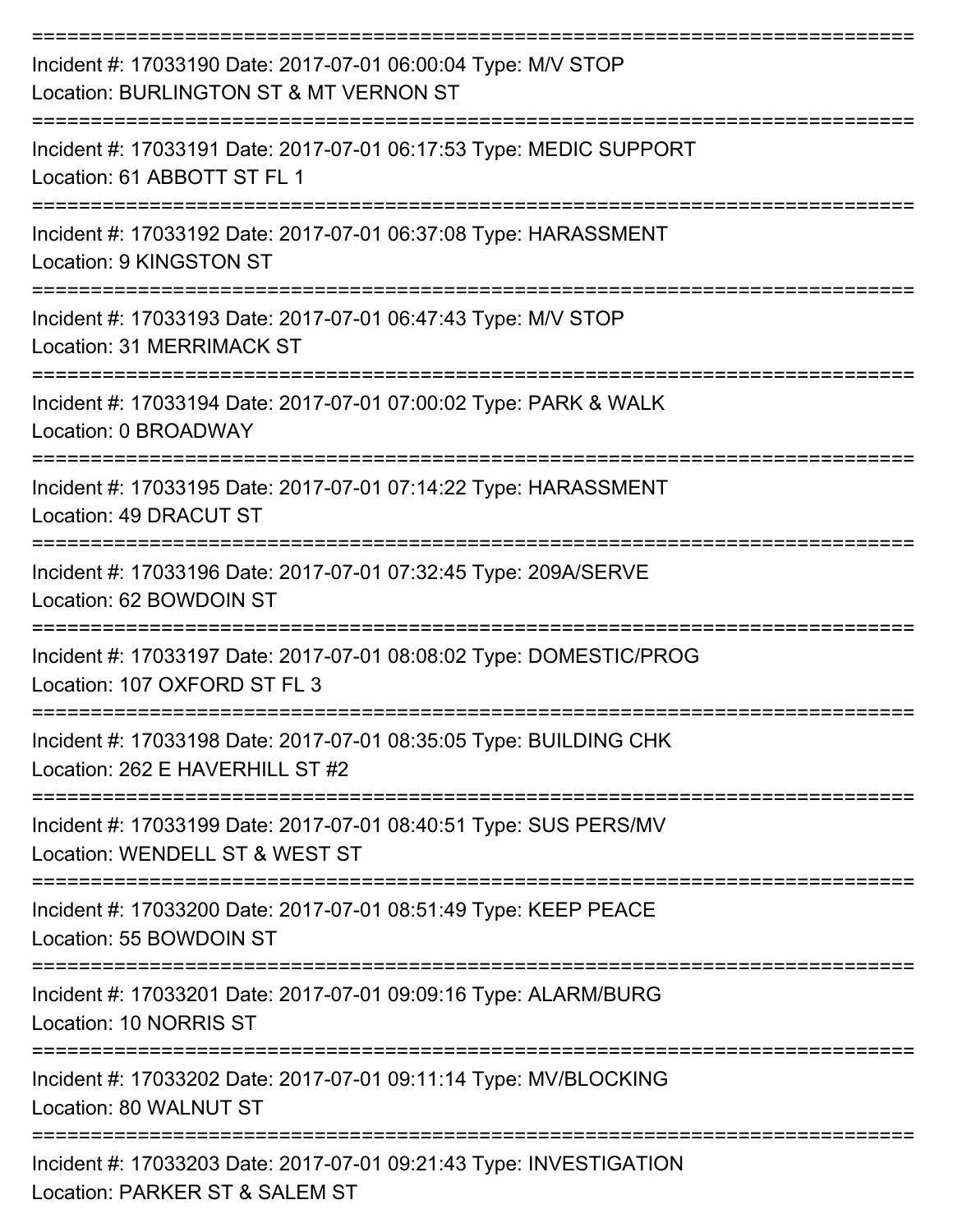| Incident #: 17033204 Date: 2017-07-01 09:43:27 Type: A&B D/W/ PROG<br>Location: 50 WINTHROP AV                 |
|----------------------------------------------------------------------------------------------------------------|
| Incident #: 17033205 Date: 2017-07-01 09:55:17 Type: CK WELL BEING<br>Location: 15 NORRIS ST                   |
| Incident #: 17033206 Date: 2017-07-01 09:57:14 Type: GENERAL SERV<br>Location: 159 NEWBURY ST FL 2             |
| Incident #: 17033207 Date: 2017-07-01 10:04:57 Type: INVESTIGATION<br>Location: BROADWAY & PARK ST             |
| Incident #: 17033208 Date: 2017-07-01 10:15:40 Type: KEEP PEACE<br>Location: 18 WINTHROP AV #1                 |
| Incident #: 17033209 Date: 2017-07-01 10:28:38 Type: ANIMAL COMPL<br>Location: 92 FARLEY ST                    |
| Incident #: 17033210 Date: 2017-07-01 10:33:02 Type: DOMESTIC/PROG<br>Location: 34 SALEM ST                    |
| Incident #: 17033211 Date: 2017-07-01 10:38:33 Type: MAN DOWN<br>Location: 117 HAVERHILL ST                    |
| Incident #: 17033212 Date: 2017-07-01 10:44:19 Type: WOMAN DOWN<br>Location: 600 ESSEX ST                      |
| Incident #: 17033213 Date: 2017-07-01 10:46:00 Type: LARCENY/PAST<br>Location: 101 SHAWSHEEN RD #5             |
| Incident #: 17033214 Date: 2017-07-01 10:55:37 Type: CK WELL BEING<br>Location: DUNKIN DONUTS / 581 ANDOVER ST |
| Incident #: 17033215 Date: 2017-07-01 10:55:49 Type: M/V STOP<br>Location: LAWRENCE ST & SUNSET AV             |
| Incident #: 17033216 Date: 2017-07-01 11:02:06 Type: ALARM/BURG<br>Location: COPPOLO RESD / 10 NORRIS ST       |
| Incident #: 17033217 Date: 2017-07-01 11:16:42 Type: M/V STOP<br>Location: 24 MELROSE ST                       |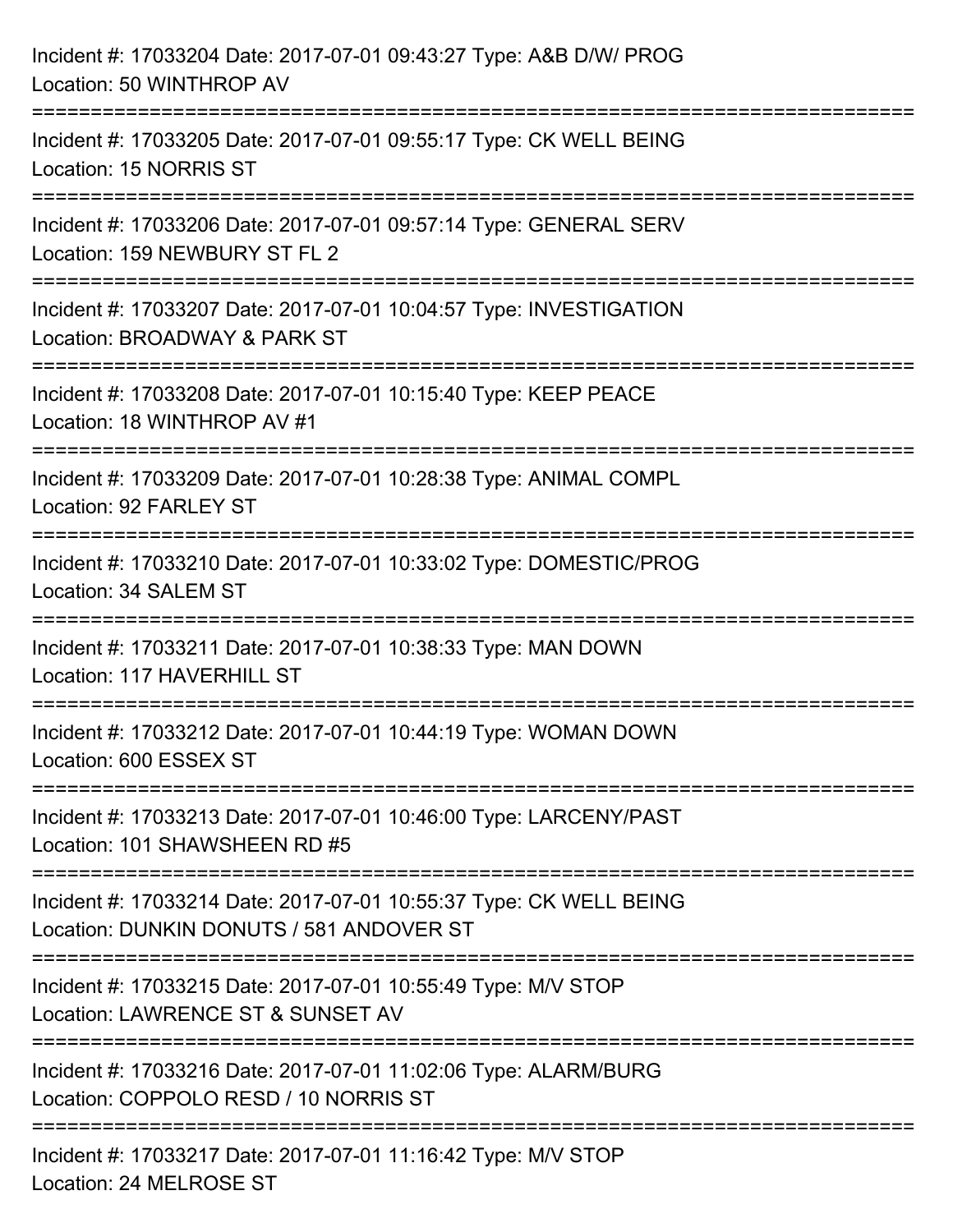| Incident #: 17033218 Date: 2017-07-01 11:17:40 Type: CK WELL BEING<br>Location: 360 BROADWAY                         |
|----------------------------------------------------------------------------------------------------------------------|
| Incident #: 17033220 Date: 2017-07-01 11:21:22 Type: SUS PERS/MV<br>Location: HALLENAN AV & HAVERHILL ST             |
| Incident #: 17033219 Date: 2017-07-01 11:21:34 Type: M/V STOP<br>Location: 7 GREENWOOD ST                            |
| Incident #: 17033221 Date: 2017-07-01 11:42:07 Type: ANIMAL COMPL<br>Location: 36 YALE ST                            |
| Incident #: 17033222 Date: 2017-07-01 11:46:06 Type: M/V STOP<br>Location: 71 MYRTLE ST                              |
| Incident #: 17033223 Date: 2017-07-01 11:58:39 Type: PARK & WALK<br>Location: BROADWAY                               |
| Incident #: 17033224 Date: 2017-07-01 12:10:14 Type: DOMESTIC/PAST<br>Location: 118 JACKSON ST FL 1                  |
| Incident #: 17033225 Date: 2017-07-01 12:19:49 Type: M/V STOP<br>Location: E HAVERHILL ST & SARGENT ST               |
| Incident #: 17033226 Date: 2017-07-01 12:24:22 Type: MAN DOWN<br>Location: PORTUGUESE A SALAZAR CLUB / 2 SARATOGA ST |
| Incident #: 17033227 Date: 2017-07-01 13:06:38 Type: M/V STOP<br>Location: GARDEN ST & JACKSON ST                    |
| Incident #: 17033228 Date: 2017-07-01 13:12:16 Type: SPECIAL CHECK<br>Location: 360 BROADWAY                         |
| Incident #: 17033229 Date: 2017-07-01 13:45:16 Type: MAL DAMAGE<br>Location: WALK IN WALK IN / 389 BROADWAY          |
| Incident #: 17033230 Date: 2017-07-01 13:51:15 Type: M/V STOP<br>Location: E HAVERHILL ST & SARGENT ST               |
| Incident #: 17033231 Date: 2017-07-01 13:54:39 Type: MAL DAMAGE<br>Location: 36 HUDSON AV                            |

===========================================================================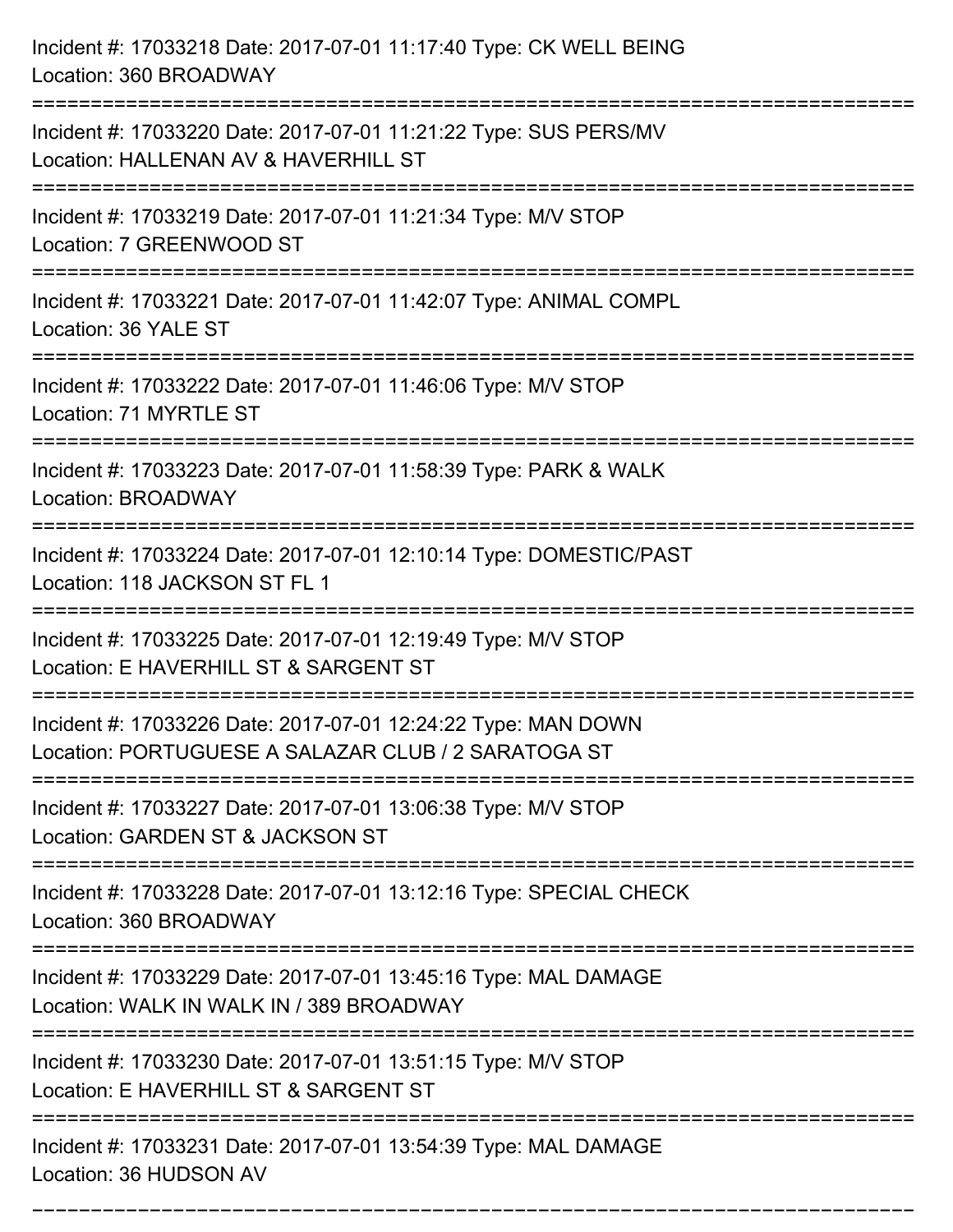| Incident #: 17033232 Date: 2017-07-01 13:59:46 Type: M/V STOP<br>Location: 700 ESSEX ST                                           |
|-----------------------------------------------------------------------------------------------------------------------------------|
| Incident #: 17033234 Date: 2017-07-01 14:06:27 Type: NOTIFICATION<br>Location: 209 BAILEY ST FL 3                                 |
| Incident #: 17033233 Date: 2017-07-01 14:08:28 Type: M/V STOP<br>Location: HAMPSHIRE ST & HAVERHILL ST<br>======================= |
| Incident #: 17033235 Date: 2017-07-01 14:10:42 Type: M/V STOP<br>Location: E HAVERHILL ST & YOUNG AV                              |
| Incident #: 17033236 Date: 2017-07-01 14:16:08 Type: M/V STOP<br>Location: AMESBURY ST & METHUEN ST                               |
| Incident #: 17033237 Date: 2017-07-01 14:20:11 Type: M/V STOP<br>Location: APPLETON ST & ESSEX ST                                 |
| Incident #: 17033238 Date: 2017-07-01 14:30:19 Type: MEDIC SUPPORT<br>Location: 14 SPRUCE ST FL 1                                 |
| Incident #: 17033239 Date: 2017-07-01 14:32:14 Type: M/V STOP<br>Location: E HAVERHILL ST & YOUNG AV                              |
| Incident #: 17033240 Date: 2017-07-01 14:36:05 Type: WOMAN DOWN<br>Location: 133 BAILEY ST                                        |
| Incident #: 17033241 Date: 2017-07-01 14:37:52 Type: VIO CITY ORD<br>Location: 8 PROSPECT CT                                      |
| Incident #: 17033242 Date: 2017-07-01 14:40:30 Type: FIGHT<br>Location: HIGGINS STATE POOL / 180 CRAWFORD ST                      |
| Incident #: 17033243 Date: 2017-07-01 14:53:44 Type: M/V STOP<br>Location: ESSEX ST & NEWBURY ST                                  |
| Incident #: 17033244 Date: 2017-07-01 14:56:19 Type: HIT & RUN M/V<br>Location: 2 SWAN ST                                         |
| Incident #: 17033245 Date: 2017-07-01 15:06:56 Type: M/V STOP<br>Location: 21 WINTHROP AV                                         |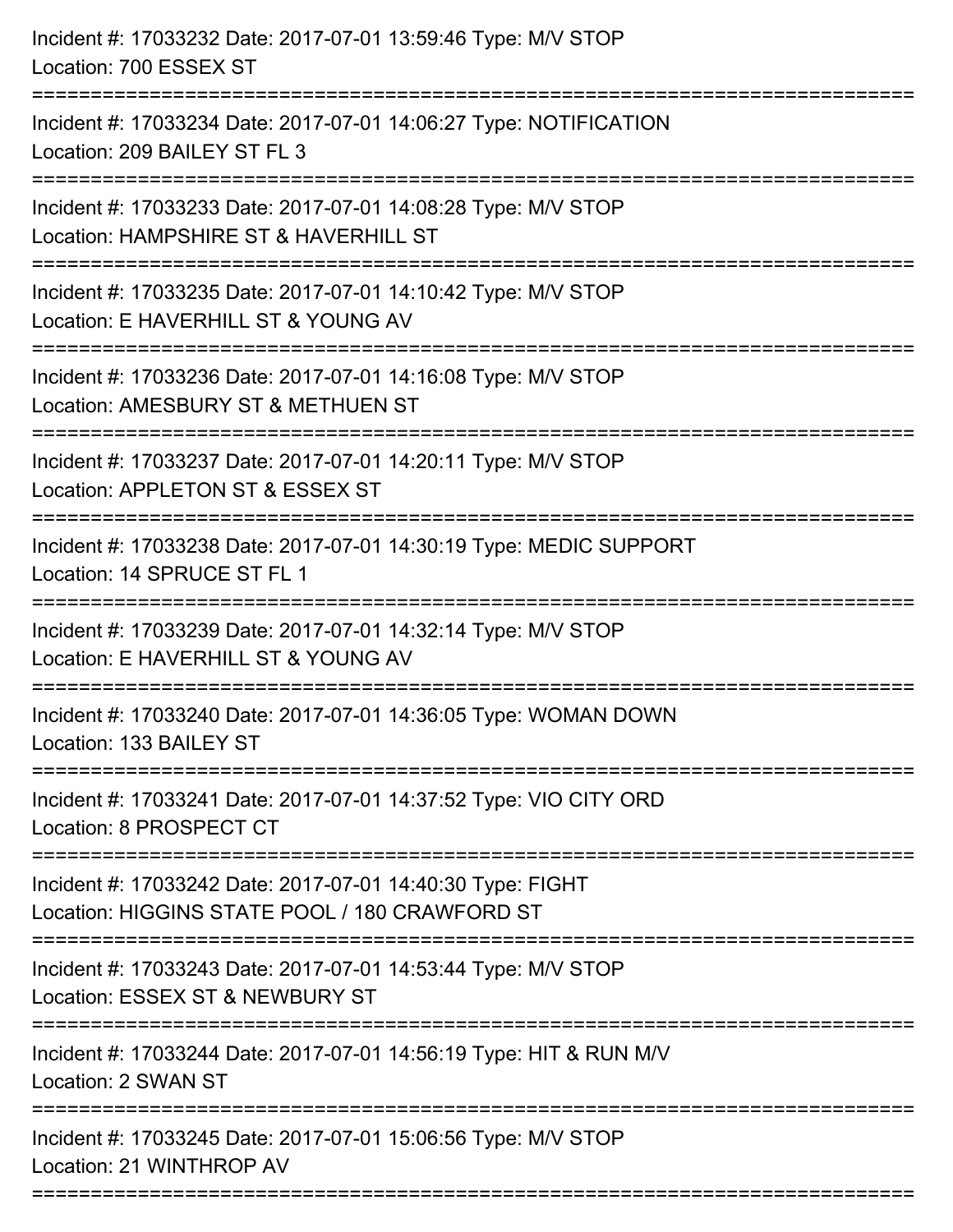Location: BROADWAY & CANAL ST =========================================================================== Incident #: 17033247 Date: 2017-07-01 15:09:07 Type: AUTO ACC/NO PI Location: 17 BOWDOIN ST =========================================================================== Incident #: 17033248 Date: 2017-07-01 15:21:45 Type: KEEP PEACE Location: 198 PARK ST #FRONT FL 1 =========================================================================== Incident #: 17033249 Date: 2017-07-01 15:27:58 Type: GENERAL SERV Location: SANBORN ST & COOLIDGE ST =========================================================================== Incident #: 17033251 Date: 2017-07-01 15:31:07 Type: MISSING PERS Location: WALK IN WALKIN / 1 GENERAL ST =========================================================================== Incident #: 17033250 Date: 2017-07-01 15:31:43 Type: NOISE ORD Location: 22 MONTGOMERY ST =========================================================================== Incident #: 17033252 Date: 2017-07-01 15:42:37 Type: M/V STOP Location: GARDEN ST & JACKSON ST =========================================================================== Incident #: 17033253 Date: 2017-07-01 15:43:59 Type: DOMESTIC/PROG Location: 134 WEST ST =========================================================================== Incident #: 17033254 Date: 2017-07-01 16:00:38 Type: MV/BLOCKING Location: 8 E HAVERHILL ST =========================================================================== Incident #: 17033255 Date: 2017-07-01 16:02:51 Type: GENERAL SERV Location: 56 SPRINGFIELD ST =========================================================================== Incident #: 17033256 Date: 2017-07-01 16:20:59 Type: GENERAL SERV Location: 2 E HAVERHILL ST =========================================================================== Incident #: 17033257 Date: 2017-07-01 16:26:03 Type: NOISE ORD Location: JAMAICA ST =========================================================================== Incident #: 17033258 Date: 2017-07-01 16:32:01 Type: KEEP PEACE Location: WALK IN WALK IN / 55 BOWDOIN ST =========================================================================== Incident #: 17033259 Date: 2017-07-01 16:47:25 Type: ALARM/BURG Location: WILSON / 137 OLIVE AV ===========================================================================

Incident #: 17033260 Date: 2017 07 01 17:23:46 Type: MV/BLOCKING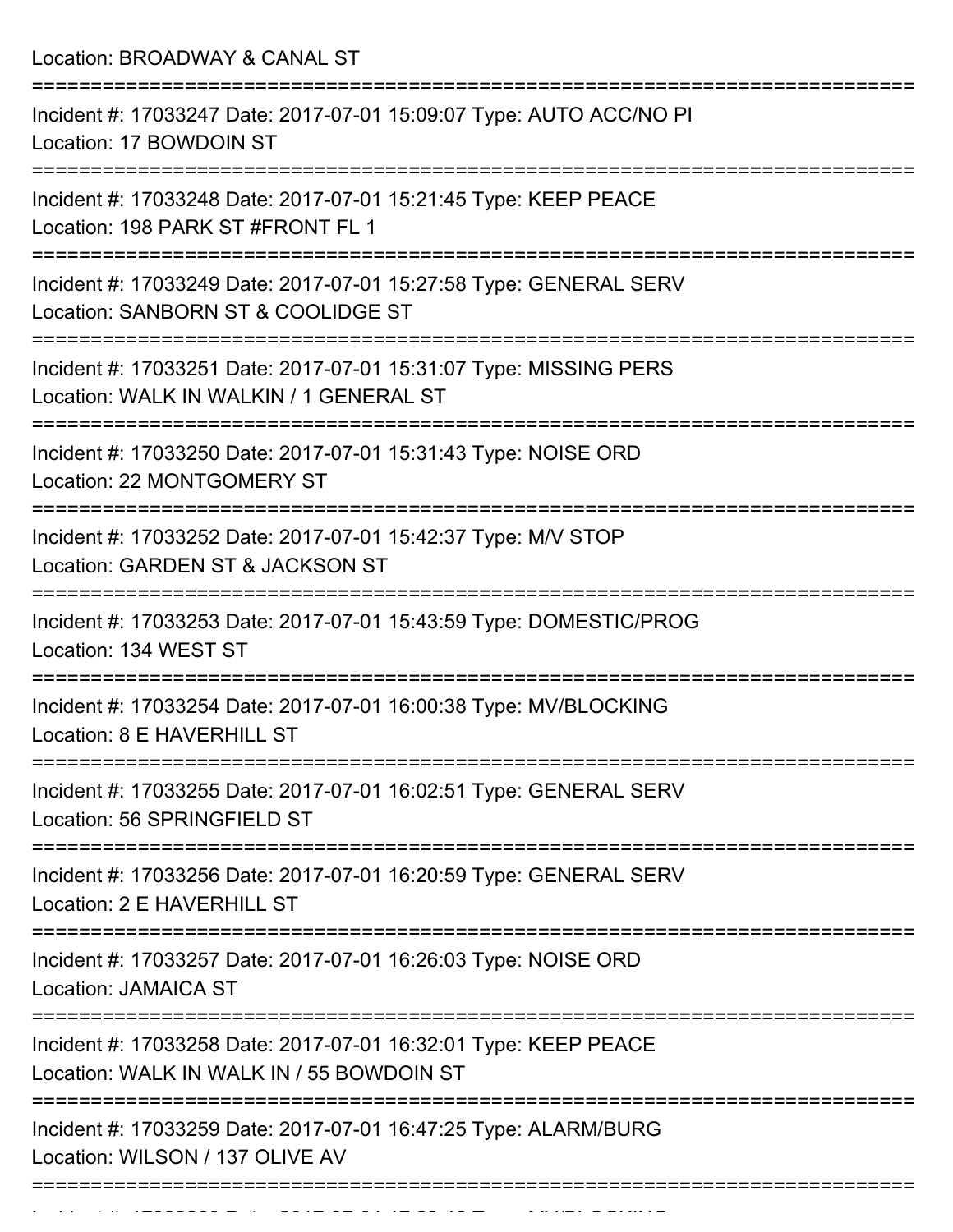| Location: 212 WATER ST |  |  |  |  |
|------------------------|--|--|--|--|
|------------------------|--|--|--|--|

| Incident #: 17033261 Date: 2017-07-01 17:36:04 Type: GENERAL SERV<br>Location: 34 SANBORN ST           |
|--------------------------------------------------------------------------------------------------------|
| Incident #: 17033262 Date: 2017-07-01 17:47:14 Type: THREATS/PROG<br>Location: 19 WINTER ST            |
| Incident #: 17033263 Date: 2017-07-01 18:09:15 Type: NOISE ORD<br>Location: 130 BOWDOIN ST             |
| Incident #: 17033264 Date: 2017-07-01 18:15:21 Type: DISTURBANCE<br>Location: 180 CRAWFORD ST          |
| Incident #: 17033265 Date: 2017-07-01 18:16:58 Type: M/V STOP<br>Location: FIREHOUSE / S UNION         |
| Incident #: 17033266 Date: 2017-07-01 18:17:46 Type: AUTO ACC/PI<br>Location: HAVERHILL ST & MAY ST    |
| Incident #: 17033270 Date: 2017-07-01 18:21:23 Type: MV/BLOCKING<br>Location: PROSPECT ST & WEBSTER CT |
| Incident #: 17033267 Date: 2017-07-01 18:22:15 Type: M/V STOP<br>Location: FERRY ST & PROSPECT ST      |
| Incident #: 17033268 Date: 2017-07-01 18:23:23 Type: ALARM/BURG<br>Location: LHS / 70-71 N PARISH RD   |
| Incident #: 17033269 Date: 2017-07-01 18:24:22 Type: M/V STOP<br>Location: 280 HAVERHILL ST            |
| Incident #: 17033271 Date: 2017-07-01 18:27:15 Type: SPECIAL CHECK<br>Location: 360 BROADWAY           |
| Incident #: 17033272 Date: 2017-07-01 18:39:11 Type: M/V STOP<br>Location: 238 MT VERNON ST            |
| Incident #: 17033273 Date: 2017-07-01 18:43:16 Type: ALARM/BURG<br>Location: 70-71 N PARISH RD         |
|                                                                                                        |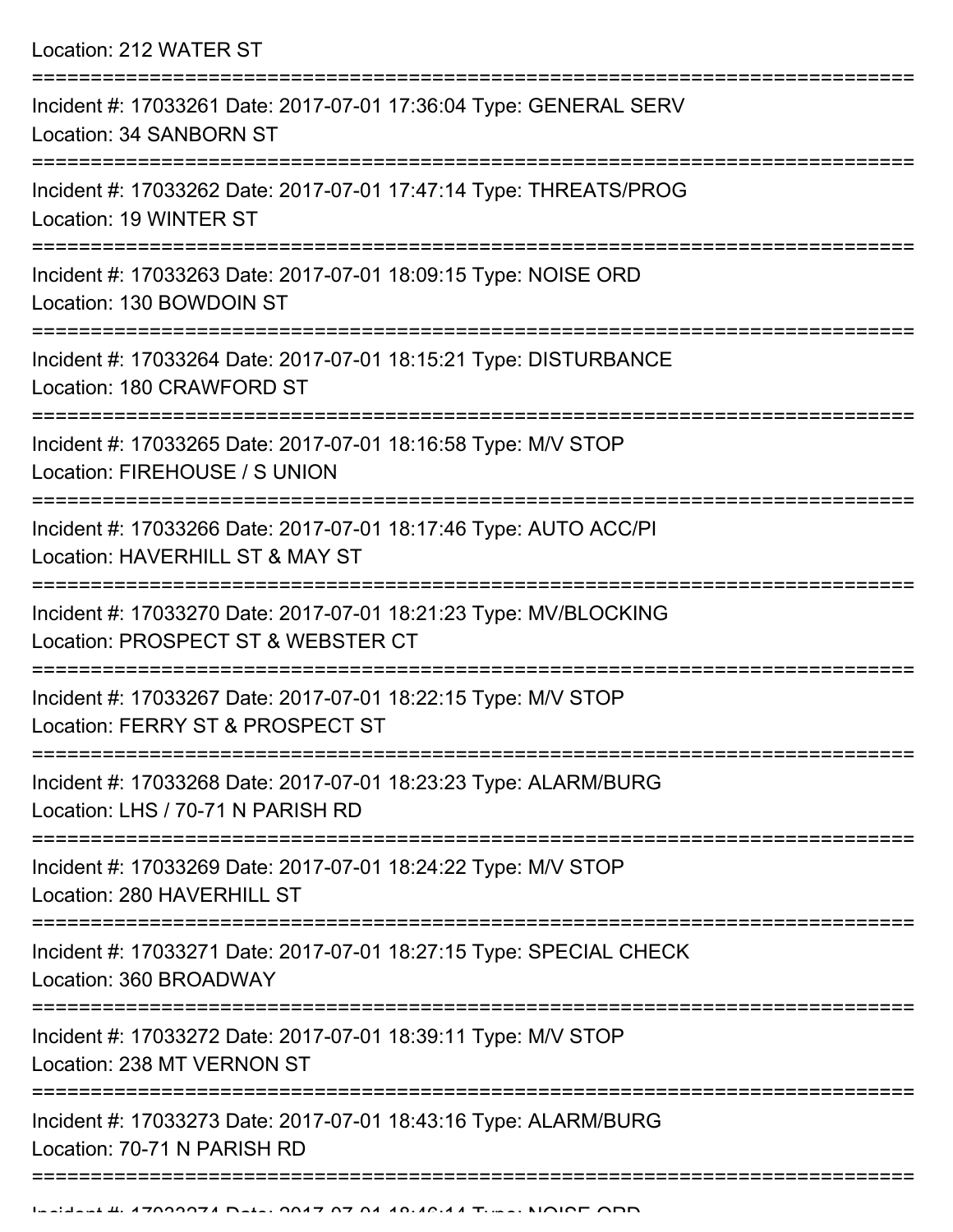| Location: CENTRE ST & WILLOW ST                                                                                                             |
|---------------------------------------------------------------------------------------------------------------------------------------------|
| Incident #: 17033275 Date: 2017-07-01 18:48:09 Type: HIT & RUN M/V<br>Location: COMMON ST & LAWRENCE ST                                     |
| Incident #: 17033277 Date: 2017-07-01 18:51:31 Type: CK WELL BEING<br>Location: 58 S BROADWAY                                               |
| Incident #: 17033276 Date: 2017-07-01 18:52:01 Type: DOMESTIC/PROG<br>Location: 67 AVON ST #2                                               |
| Incident #: 17033279 Date: 2017-07-01 18:58:35 Type: DEATH SUDDEN<br>Location: 163 WILLOW ST FL 1                                           |
| Incident #: 17033278 Date: 2017-07-01 18:59:08 Type: SUICIDE ATTEMPT<br>Location: 5 JACKSON CT                                              |
| Incident #: 17033280 Date: 2017-07-01 19:01:12 Type: ALARM/BURG<br>Location: 1 JACKSON ST                                                   |
| Incident #: 17033281 Date: 2017-07-01 19:03:44 Type: AUTO ACC/NO PI<br>Location: BROADWAY & ESSEX ST                                        |
| Incident #: 17033282 Date: 2017-07-01 19:08:57 Type: CK WELL BEING<br>Location: 113 SPRUCE ST<br>------------------------------             |
| Incident #: 17033286 Date: 2017-07-01 19:27:15 Type: LOST PROPERTY<br>Location: 16 NESMITH ST FL 1                                          |
| Incident #: 17033283 Date: 2017-07-01 19:30:24 Type: M/V STOP<br>Location: 11 WILLOW ST                                                     |
| Incident #: 17033284 Date: 2017-07-01 19:30:48 Type: FIRE WORKS<br>Location: 35 VINE ST                                                     |
| ========================<br>Incident #: 17033288 Date: 2017-07-01 19:31:33 Type: SPECIAL CHECK<br>Location: SHOWCASE LAUNDRY / 360 BROADWAY |
| Incident #: 17033285 Date: 2017-07-01 19:33:08 Type: NOISE ORD<br>Location: 4 WOODLAND ST                                                   |

Incident #: 17033287 Date: 2017-07-01 19:33:38 Type: NOISE ORD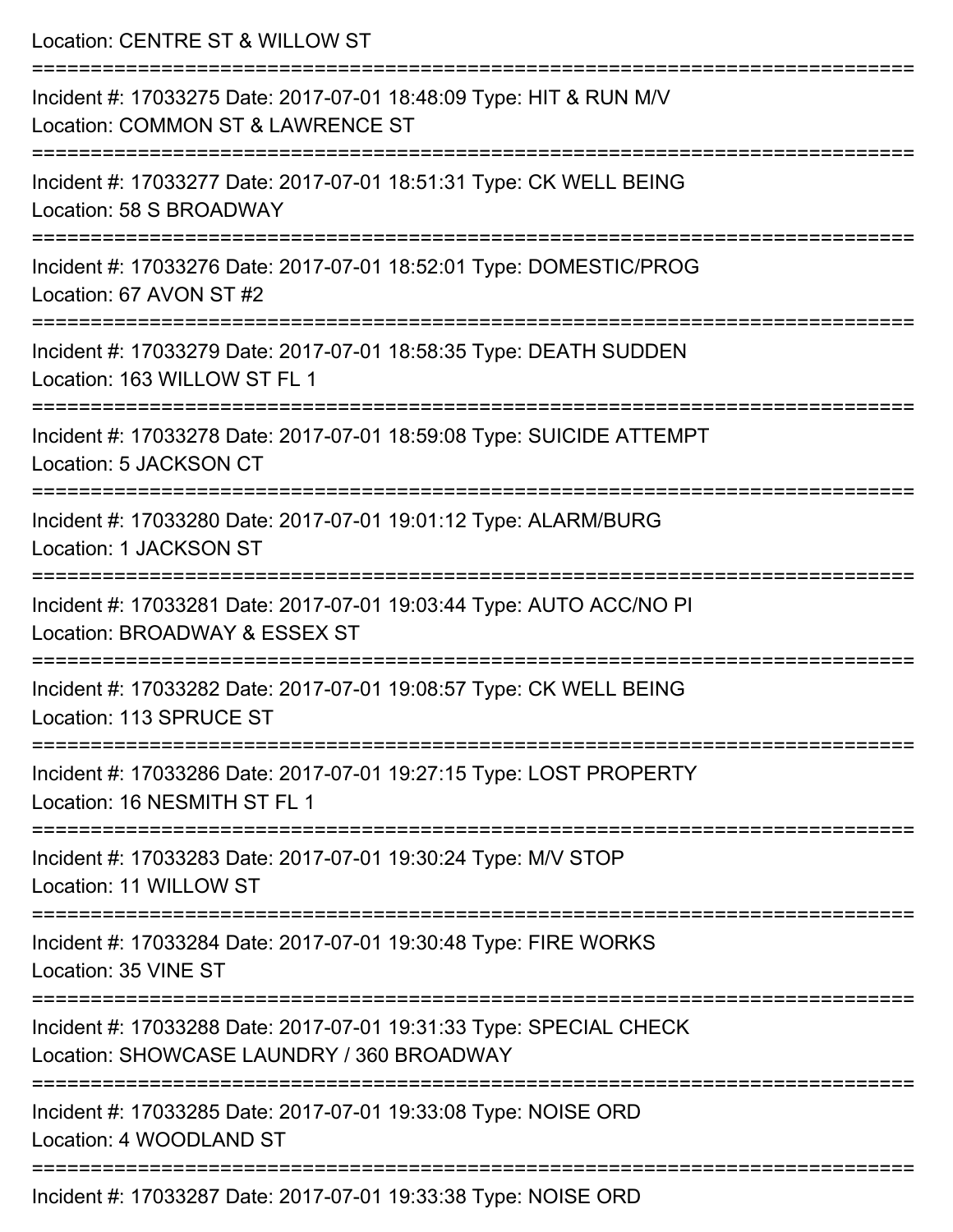| Incident #: 17033289 Date: 2017-07-01 19:35:35 Type: SHOPLIFTING<br>Location: SUPER LIQUORS / 35 S BROADWAY |
|-------------------------------------------------------------------------------------------------------------|
| Incident #: 17033291 Date: 2017-07-01 19:40:49 Type: VIO CITY ORD<br>Location: TOW / 294 AMES ST            |
| Incident #: 17033290 Date: 2017-07-01 19:41:32 Type: M/V STOP<br>Location: FRANKLIN ST & HAVERHILL ST       |
| Incident #: 17033292 Date: 2017-07-01 19:42:12 Type: FIRE WORKS<br>Location: 123 EVERETT ST                 |
| Incident #: 17033294 Date: 2017-07-01 19:44:24 Type: LARCENY/PAST<br>Location: 91 E HAVERHILL ST            |
| Incident #: 17033293 Date: 2017-07-01 19:44:58 Type: NOISE ORD<br>Location: 185 WILLOW ST                   |
| Incident #: 17033295 Date: 2017-07-01 19:47:40 Type: NOISE ORD<br><b>Location: 1 PLEASANT TER</b>           |
| Incident #: 17033296 Date: 2017-07-01 19:50:29 Type: NOISE ORD<br>Location: 276 HIGH ST                     |
| Incident #: 17033297 Date: 2017-07-01 19:53:32 Type: M/V STOP<br>Location: 37 KNOX ST                       |
| Incident #: 17033300 Date: 2017-07-01 19:54:40 Type: FIGHT<br>Location: 141 AMESBURY ST                     |
| Incident #: 17033298 Date: 2017-07-01 19:55:09 Type: NOISE ORD<br>Location: 185 ABBOTT ST                   |
| Incident #: 17033299 Date: 2017-07-01 19:55:36 Type: NOISE ORD<br>Location: 32 BERKELEY ST                  |
| Incident #: 17033301 Date: 2017-07-01 19:56:42 Type: WARRANT SERVE<br>Location: PEMBERTON PARK / null       |
| Incident #: 17033302 Date: 2017-07-01 19:59:55 Type: NOISE ORD                                              |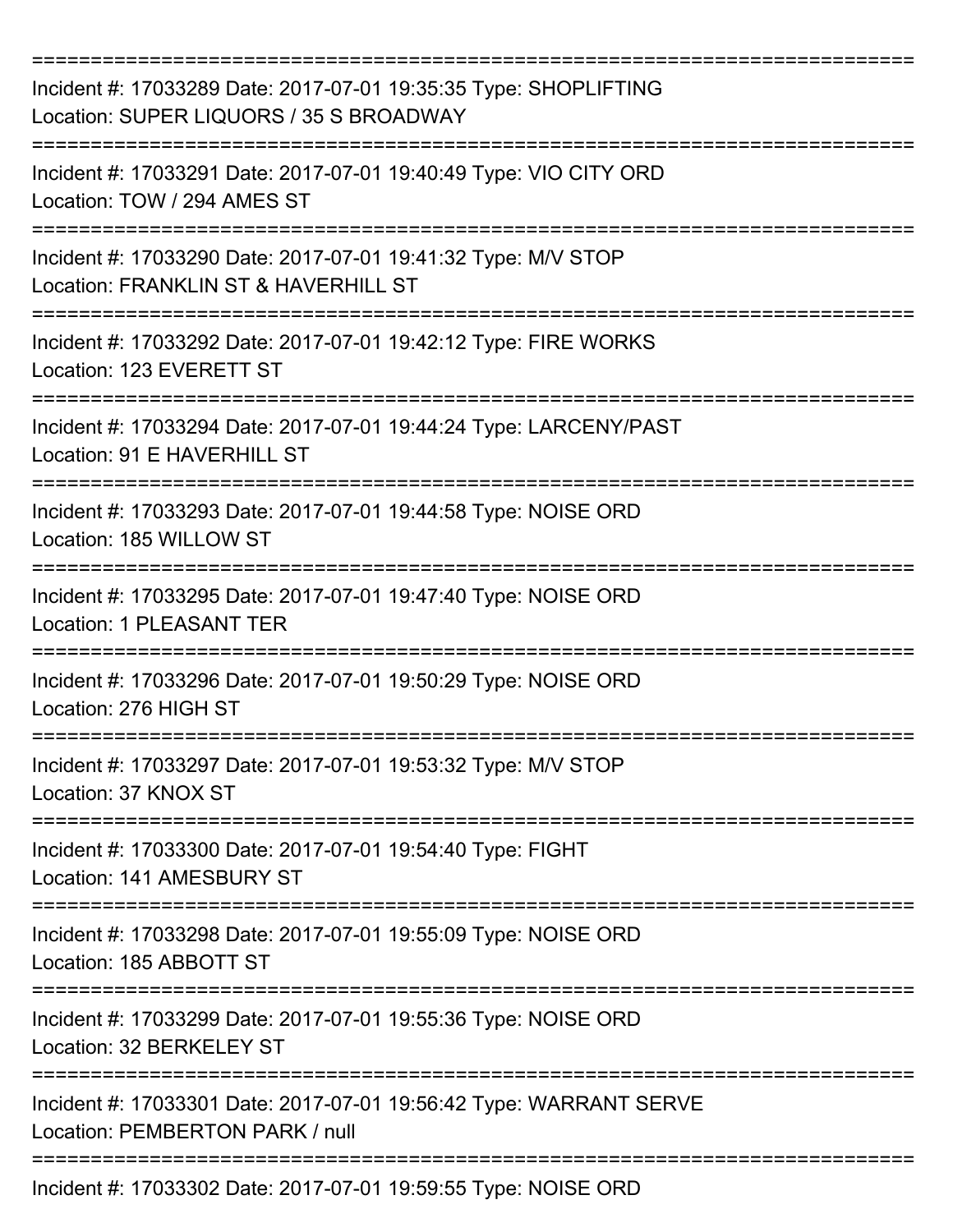| Incident #: 17033303 Date: 2017-07-01 20:04:16 Type: UNWANTEDGUEST<br>Location: 4 MARKET ST                     |
|-----------------------------------------------------------------------------------------------------------------|
| Incident #: 17033304 Date: 2017-07-01 20:11:39 Type: UNWANTEDGUEST<br>Location: LIL CEASARS / 360 BROADWAY      |
| Incident #: 17033305 Date: 2017-07-01 20:17:44 Type: NOISE ORD<br>Location: 161 ABBOTT ST                       |
| Incident #: 17033307 Date: 2017-07-01 20:18:17 Type: HIT & RUN M/V<br>Location: BROADWAY LIQUORS / 434 BROADWAY |
| Incident #: 17033306 Date: 2017-07-01 20:19:50 Type: M/V STOP<br>Location: HAVERHILL ST & NEWBURY ST            |
| Incident #: 17033308 Date: 2017-07-01 20:20:40 Type: M/V STOP<br>Location: 70 ESSEX ST                          |
| Incident #: 17033310 Date: 2017-07-01 20:27:53 Type: UNWANTEDGUEST<br>Location: 101 S BOWDOIN ST                |
| Incident #: 17033309 Date: 2017-07-01 20:32:40 Type: M/V STOP<br>Location: 425 MARKET ST                        |
| Incident #: 17033311 Date: 2017-07-01 20:33:40 Type: M/V STOP<br>Location: ANDOVER ST & S UNION ST              |
| Incident #: 17033312 Date: 2017-07-01 20:35:35 Type: NOISE ORD<br>Location: 185 WILLOW ST                       |
| Incident #: 17033313 Date: 2017-07-01 20:36:05 Type: M/V STOP<br>Location: 114                                  |
| Incident #: 17033314 Date: 2017-07-01 20:52:03 Type: NOISE ORD<br>Location: 10 BOXFORD ST                       |
| Incident #: 17033316 Date: 2017-07-01 20:54:39 Type: NOISE ORD<br>Location: ATTIKA / 1 MILL ST                  |
| Incident #: 17033315 Date: 2017-07-01 20:54:41 Type: NOISE ORD                                                  |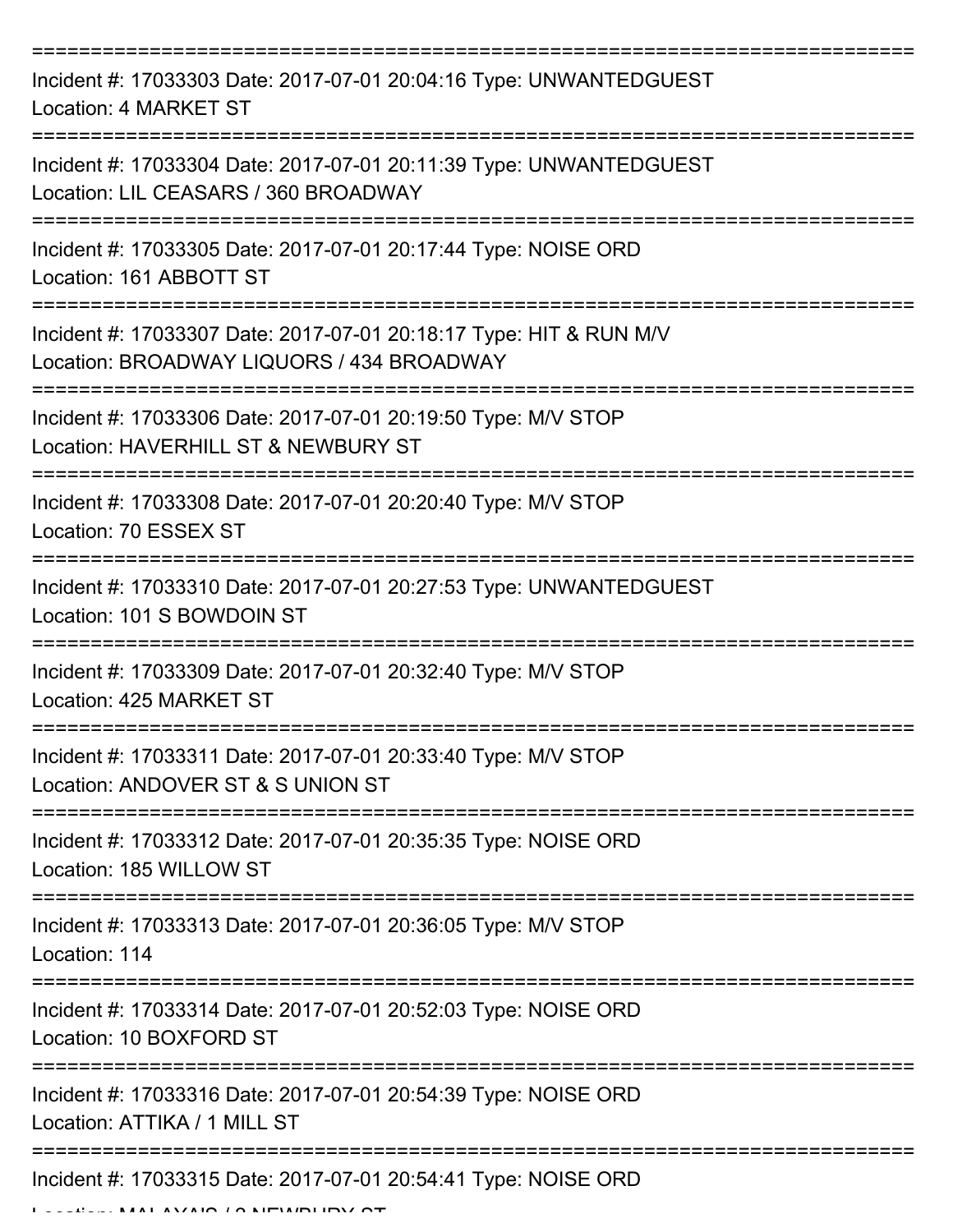| Incident #: 17033317 Date: 2017-07-01 20:58:38 Type: AUTO ACC/PED<br>Location: BENNINGTON ST & PARK ST      |
|-------------------------------------------------------------------------------------------------------------|
| Incident #: 17033318 Date: 2017-07-01 21:04:06 Type: NOISE ORD<br>Location: 113-115 PERRY AV                |
| Incident #: 17033319 Date: 2017-07-01 21:06:25 Type: NOISE ORD<br>Location: 68 DORCHESTER ST FL 2           |
| Incident #: 17033320 Date: 2017-07-01 21:07:20 Type: FIRE WORKS<br>Location: BERKELEY ST & DURANT SQ        |
| Incident #: 17033321 Date: 2017-07-01 21:09:10 Type: NOISE ORD<br>Location: 17 CORNISH ST                   |
| Incident #: 17033322 Date: 2017-07-01 21:09:48 Type: FIRE WORKS<br>Location: BROOK ST & NEWBURY ST          |
| Incident #: 17033323 Date: 2017-07-01 21:10:49 Type: NOISE ORD<br>Location: 58-60 HILLSIDE AV               |
| Incident #: 17033324 Date: 2017-07-01 21:14:30 Type: THREATS<br>Location: 69 WINTHROP AV                    |
| Incident #: 17033325 Date: 2017-07-01 21:16:32 Type: DK (DRUNK)<br>Location: ANDOVER ST & BEACON ST         |
| Incident #: 17033329 Date: 2017-07-01 21:17:03 Type: KEEP PEACE<br>Location: 49 AUBURN ST #D                |
| Incident #: 17033326 Date: 2017-07-01 21:18:45 Type: UNWANTEDGUEST<br>Location: CVS PHARMACY / 266 BROADWAY |
| Incident #: 17033327 Date: 2017-07-01 21:20:02 Type: NOISE ORD<br>Location: 97 AMES ST                      |
| Incident #: 17033328 Date: 2017-07-01 21:20:22 Type: MAN DOWN<br>Location: 321 S BROADWAY                   |
| Incident #: 17033330 Date: 2017-07-01 21:20:46 Type: GENERAL SERV                                           |

Location: 173 BAILEY ST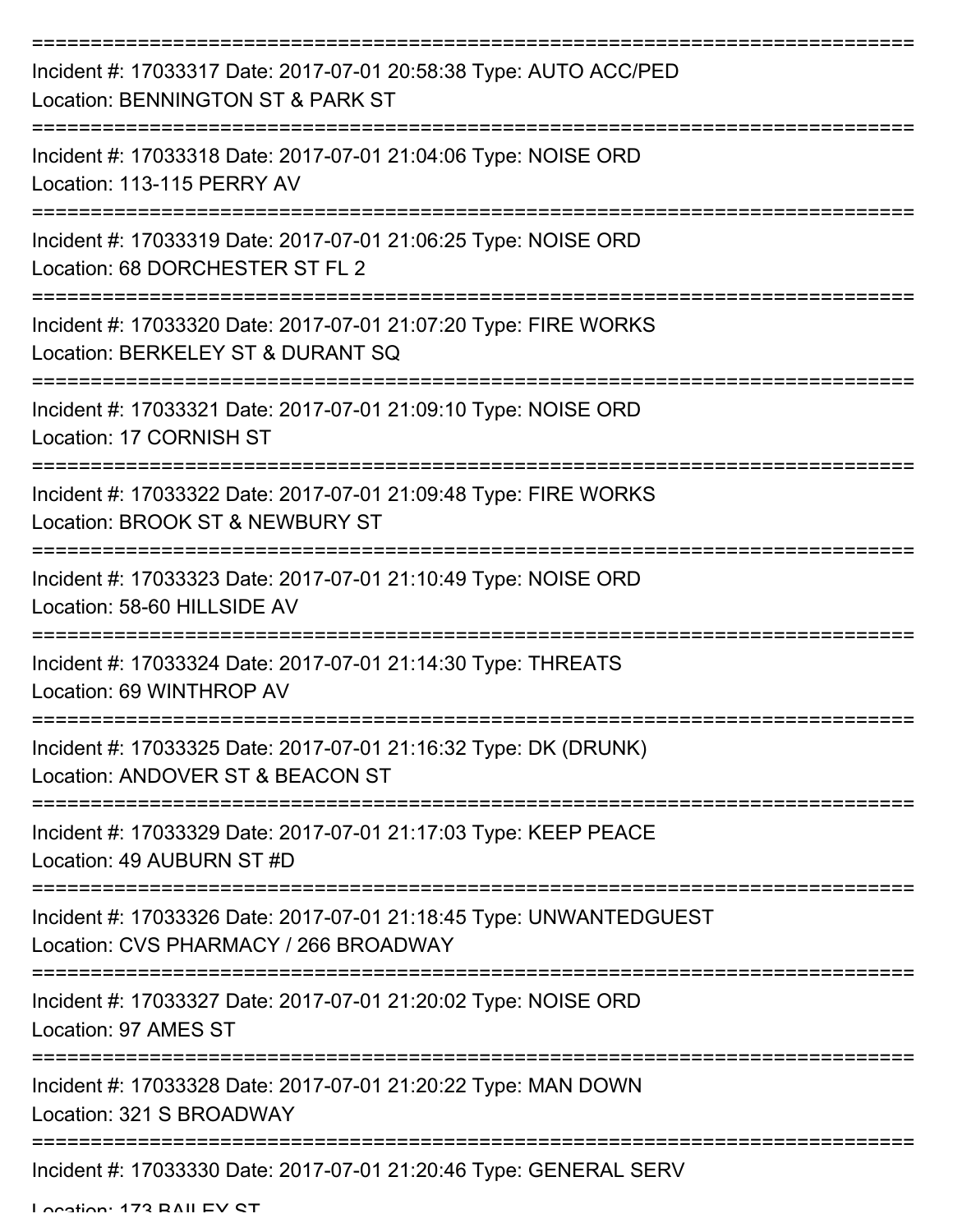| Incident #: 17033332 Date: 2017-07-01 21:31:59 Type: DISABLED MV<br>Location: 100 PARKER ST                            |
|------------------------------------------------------------------------------------------------------------------------|
| Incident #: 17033331 Date: 2017-07-01 21:32:01 Type: DOMESTIC/PROG<br>Location: 101 S BOWDOIN ST                       |
| Incident #: 17033333 Date: 2017-07-01 21:36:29 Type: FIRE WORKS<br>Location: 87 E HAVERHILL ST                         |
| Incident #: 17033334 Date: 2017-07-01 21:40:09 Type: NOISE ORD<br>Location: 83 WALNUT ST                               |
| --------------------<br>Incident #: 17033335 Date: 2017-07-01 21:42:36 Type: FIRE WORKS<br>Location: 21 SPRINGFIELD ST |
| Incident #: 17033336 Date: 2017-07-01 21:47:20 Type: M/V STOP<br>Location: ESSEX ST & NEWBURY ST                       |
| Incident #: 17033338 Date: 2017-07-01 21:49:27 Type: NOISE ORD<br>Location: 35 CHICKERING ST                           |
| Incident #: 17033337 Date: 2017-07-01 21:49:45 Type: NOISE ORD<br>Location: 35 CHICKERING ST                           |
| Incident #: 17033339 Date: 2017-07-01 21:50:28 Type: NOISE ORD<br>Location: 34 PARKER ST                               |
| Incident #: 17033340 Date: 2017-07-01 21:52:16 Type: DOMESTIC/PAST<br>Location: 217 OSGOOD ST                          |
| Incident #: 17033341 Date: 2017-07-01 22:05:29 Type: MEDIC SUPPORT<br>Location: 327 ESSEX ST                           |
| Incident #: 17033342 Date: 2017-07-01 22:07:05 Type: SUS PERS/MV<br>Location: AMES ST & ESSEX ST                       |
| Incident #: 17033343 Date: 2017-07-01 22:10:24 Type: NOISE ORD<br>Location: 83 WALNUT ST                               |
| Incident #: 17033344 Date: 2017-07-01 22:11:55 Type: NOISE ORD<br>Location: 83 ALLSTON ST                              |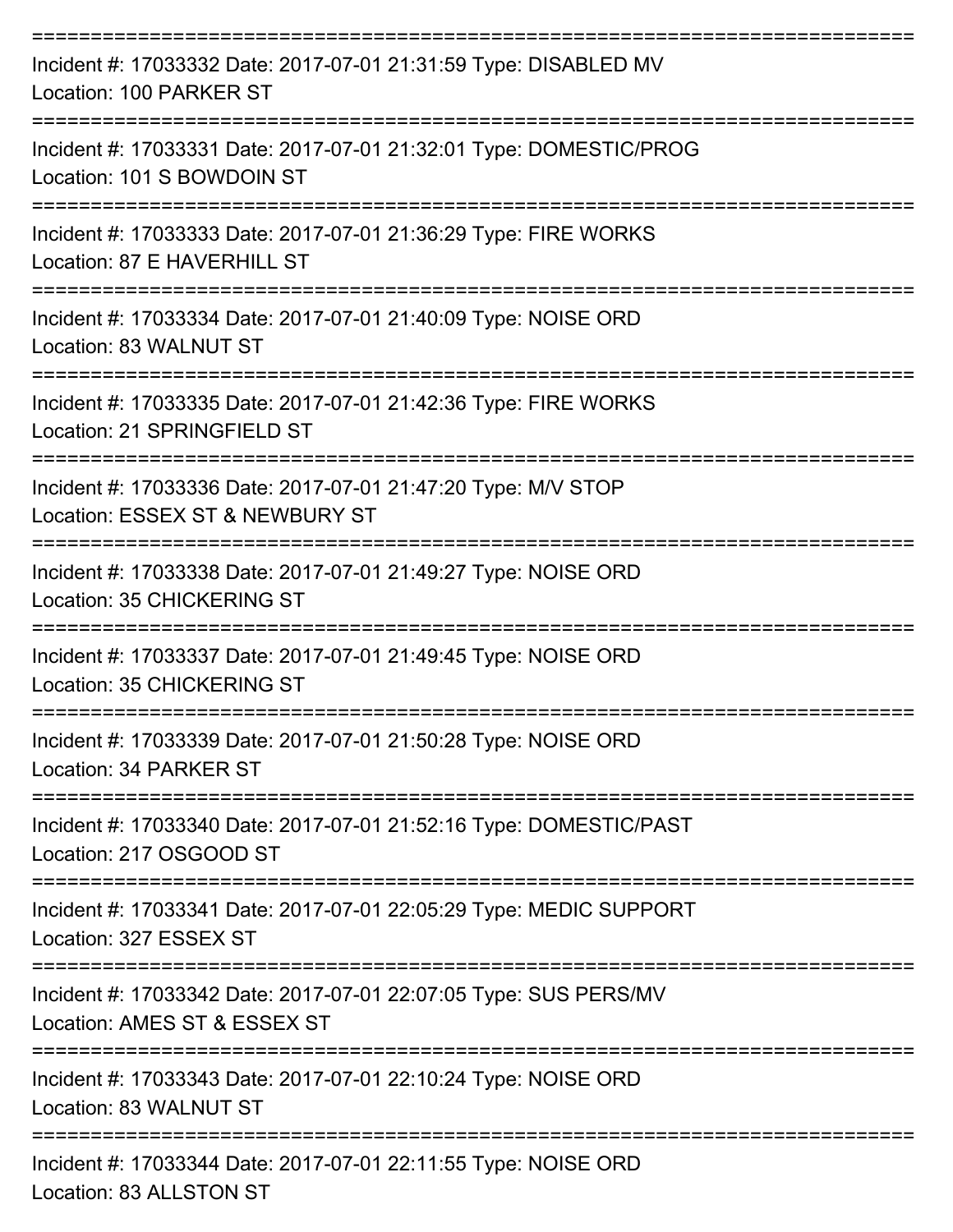| Incident #: 17033345 Date: 2017-07-01 22:12:05 Type: UNWANTEDGUEST<br>Location: 101 S BOWDOIN ST                                                                  |
|-------------------------------------------------------------------------------------------------------------------------------------------------------------------|
| Incident #: 17033346 Date: 2017-07-01 22:14:52 Type: DOMESTIC/PAST<br>Location: 140 BOXFORD ST #1                                                                 |
| Incident #: 17033347 Date: 2017-07-01 22:27:06 Type: NOISE ORD<br>Location: 363 HAMPSHIRE ST<br>:================================                                 |
| Incident #: 17033348 Date: 2017-07-01 22:35:18 Type: NOISE ORD<br>Location: 40 AMES ST                                                                            |
| Incident #: 17033349 Date: 2017-07-01 22:43:12 Type: ALARM/BURG<br>Location: 372 S BROADWAY<br>=============================                                      |
| Incident #: 17033350 Date: 2017-07-01 22:43:16 Type: MV/BLOCKING<br>Location: 13 WENDELL ST                                                                       |
| Incident #: 17033351 Date: 2017-07-01 22:45:03 Type: LOUD NOISE<br>Location: 323 WATER ST                                                                         |
| Incident #: 17033353 Date: 2017-07-01 22:46:22 Type: AUTO ACC/NO PI<br>Location: 445 ESSEX ST                                                                     |
| Incident #: 17033352 Date: 2017-07-01 22:46:32 Type: SUS PERS/MV<br>Location: 19 ALLYN TER                                                                        |
| Incident #: 17033354 Date: 2017-07-01 22:56:07 Type: NOISE ORD<br>Location: 212 WATER ST                                                                          |
| ===================================<br>============================<br>Incident #: 17033355 Date: 2017-07-01 23:01:11 Type: TOW/REPOSSED<br>Location: 25 TYLER ST |
| Incident #: 17033356 Date: 2017-07-01 23:03:30 Type: NOISE ORD<br>Location: 37 CORNISH RD                                                                         |
| Incident #: 17033357 Date: 2017-07-01 23:04:34 Type: NOISE ORD<br>Location: 461 HIGH ST                                                                           |
| Incident #: 17033358 Date: 2017-07-01 23:10:50 Type: LARCENY/PAST<br>Location: 141 AMESBURY ST                                                                    |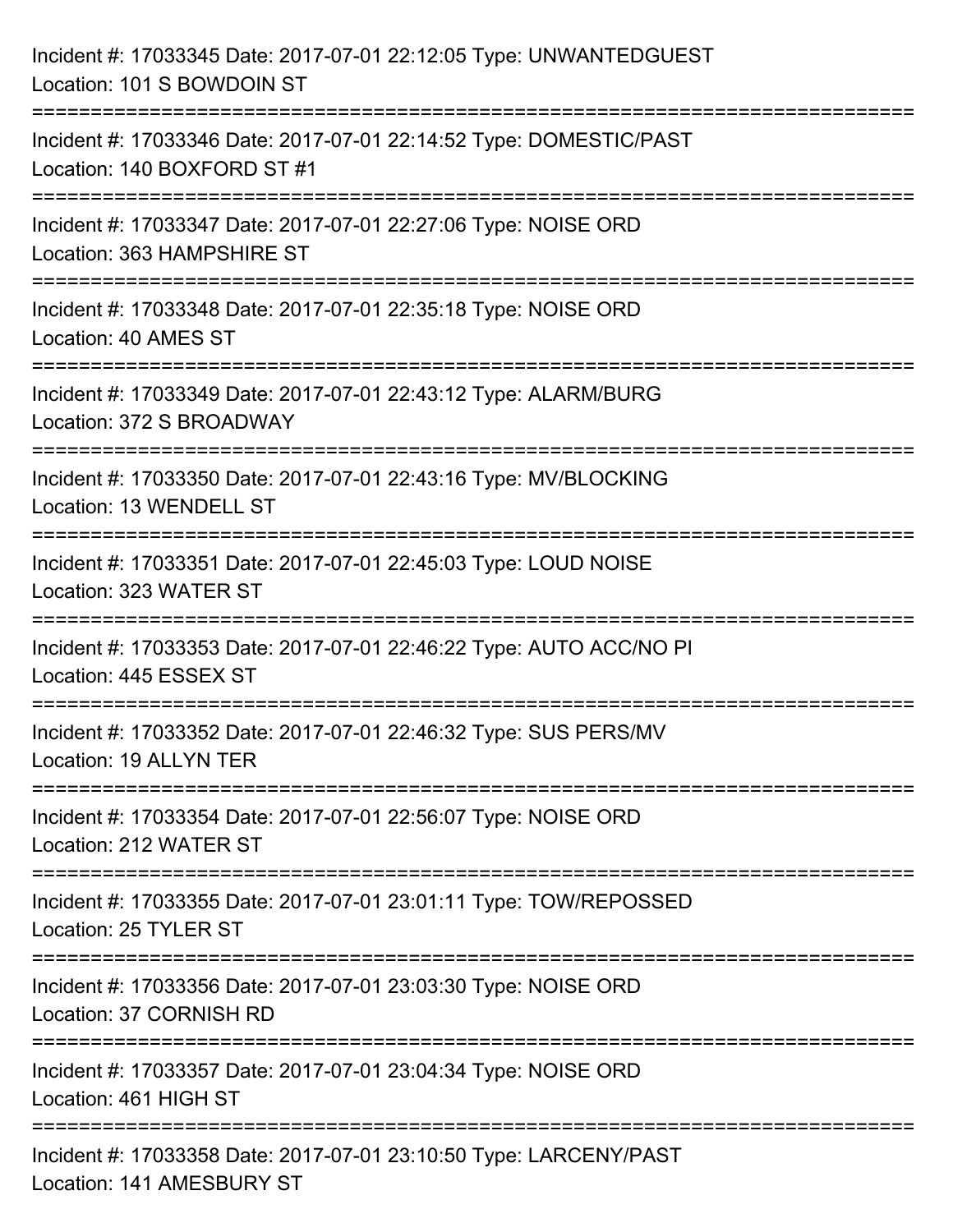| Incident #: 17033359 Date: 2017-07-01 23:21:02 Type: NOISE ORD<br>Location: 11 SAXONIA AV<br>================================  |
|--------------------------------------------------------------------------------------------------------------------------------|
| Incident #: 17033360 Date: 2017-07-01 23:31:28 Type: SPECIAL CHECK<br>Location: 360 BROADWAY                                   |
| Incident #: 17033363 Date: 2017-07-01 23:35:06 Type: CK WELL BEING<br>Location: BIRCHWOOD RD<br>============================== |
| Incident #: 17033361 Date: 2017-07-01 23:37:02 Type: FIRE WORKS<br>Location: 83 BENNINGTON ST                                  |
| Incident #: 17033362 Date: 2017-07-01 23:37:34 Type: ALARM/BURG<br>Location: 421 S BROADWAY<br>=============================== |
| Incident #: 17033364 Date: 2017-07-01 23:38:36 Type: 911 HANG UP<br>Location: 157 WILLOW ST FL 1                               |
| Incident #: 17033365 Date: 2017-07-01 23:39:58 Type: FIRE WORKS<br>Location: OAKWOOD AV                                        |
| Incident #: 17033366 Date: 2017-07-01 23:43:01 Type: NOISE ORD<br>Location: 83 ALLSTON ST                                      |
| Incident #: 17033367 Date: 2017-07-01 23:48:25 Type: AUTO ACC/NO PI<br>Location: BROADWAY & HAVERHILL ST                       |
| Incident #: 17033368 Date: 2017-07-01 23:51:30 Type: NOISE ORD<br><b>Location: 87 SUMMER ST</b>                                |
| Incident #: 17033369 Date: 2017-07-01 23:52:11 Type: NOISE ORD<br>Location: 104 DORCHESTER ST                                  |
| Incident #: 17033370 Date: 2017-07-01 23:53:53 Type: NOISE ORD<br>Location: 201 HIGH ST                                        |
| Incident #: 17033371 Date: 2017-07-01 23:56:26 Type: MEDIC SUPPORT<br>Location: 53 NEWBURY ST FL 2                             |
| Incident #: 17033372 Date: 2017-07-01 23:58:37 Type: NOISE ORD<br>Location: 114 EUTAW ST                                       |

===========================================================================